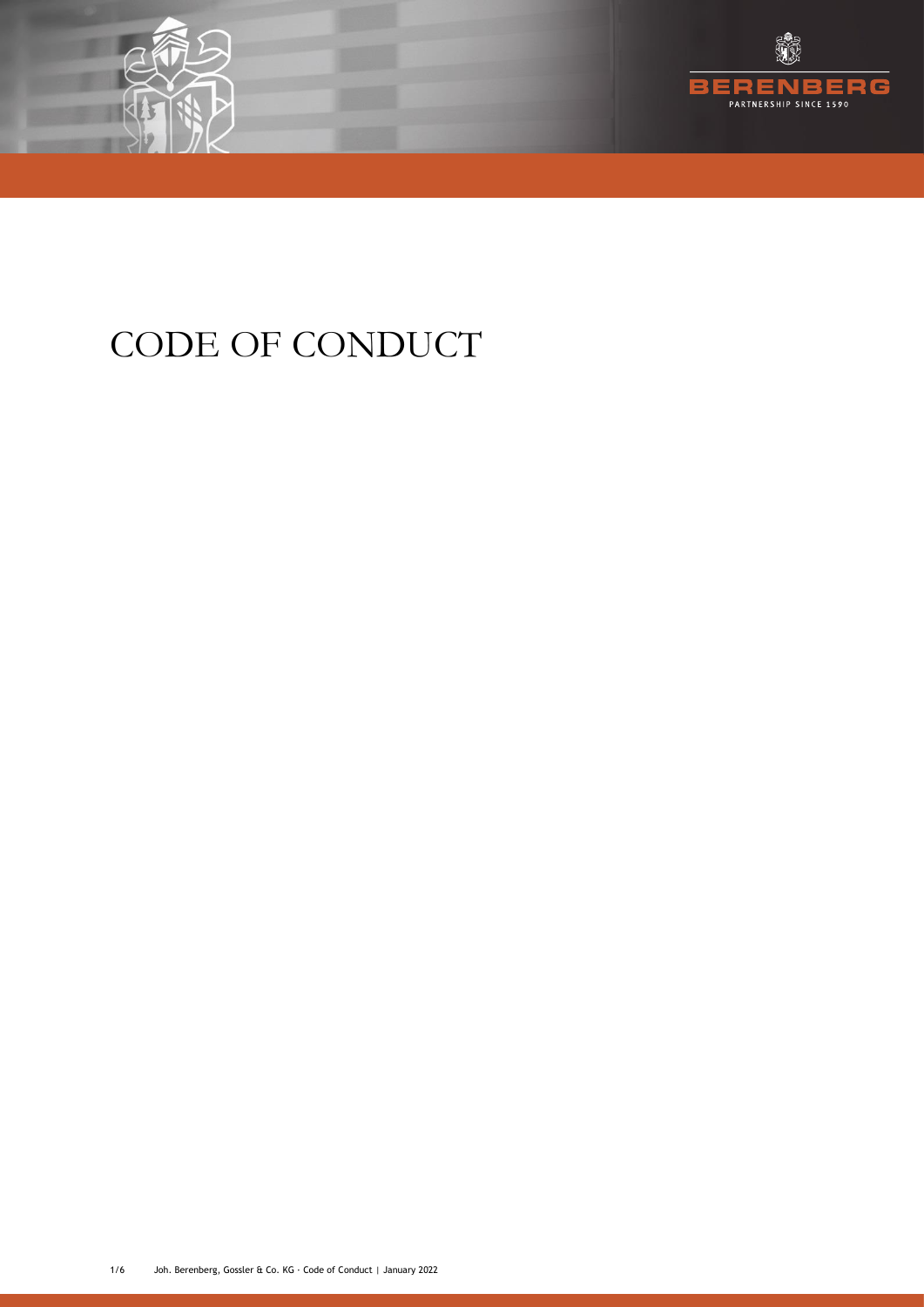

Berenberg can look back with pride on more than 425 years of business activity. As the second oldest bank in the world, we are one of the leading private banks in Europe today. Such a longstanding history is the result of building lasting and trusting relationships with clients, employees, business partners and other stakeholders.

This can only be achieved by working together fairly and responsibly.

With this code of conduct we want to illustrate our guiding principles - what we at Berenberg understand by accountability and dependability.

Vist

Statestoft

Hendrik Riehmer Christian Kühn David Mortlock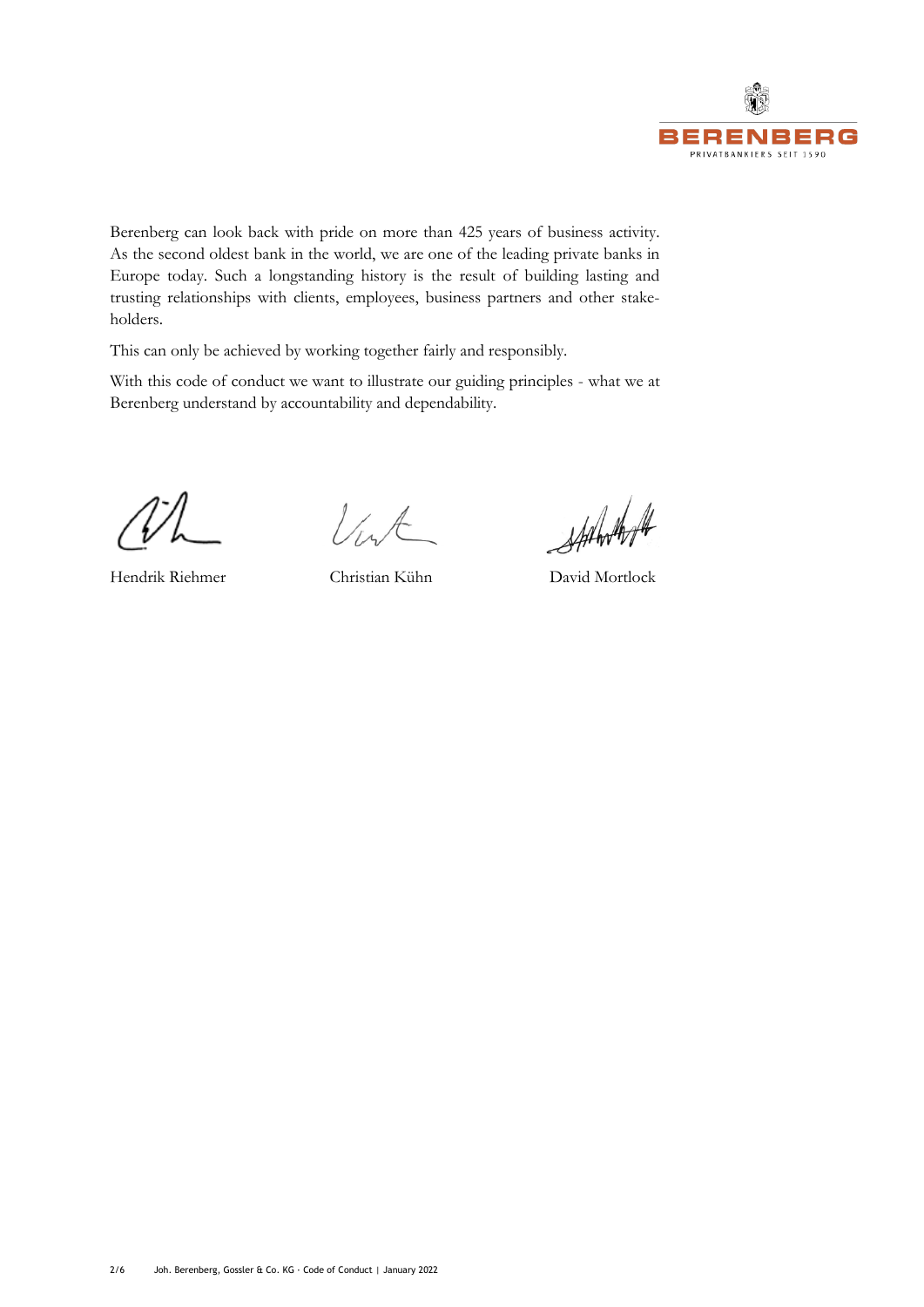

# **Code of Conduct**

This code of conduct outlines the principles and conduct of Joh. Berenberg, Gossler & Co. KG and all companies within the Berenberg group both in Germany and abroad in all business areas and in all situations in respect of all clients, employees, service providers and competitors.

# **Berenberg's core principles**

Fairness: Berenberg is committed to exemplary conduct, and behaving in such a fair manner as Berenberg expects to be treated itself in respect of all clients, business partners and competitors, as well as towards its own employees. Our aim is to make a positive impact on the image of the financial services industry.

Respect for the law: Berenberg respects the law in all areas in which we operate. For us, this also includes open and transparent dealings with all responsible supervisory authorities. We are actively and vigorously involved in combating whitecollar crime, particularly money laundering and the financing of global terrorism. As a bank, we are moreover wholly committed to fulfilling our responsibilities regarding data protection and the protection of confidential information.

Transparency: Berenberg places great importance on complete transparency in its business activities. We therefore firmly reject all forms of corruption and bribery. All contributions to third parties with regard to donations or sponsoring activities are made solely within the legal parameters and should neither lead to conflicts of interest nor serve to influence third parties in an unacceptable manner.

Social responsibility: as a company, we are very conscious of our social responsibilities. Berenberg is committed to promoting culture and sport as well as scientific and social projects and, furthermore, actively encourages and supports the social engagement of its employees. For us, the responsible use of natural resources and a sustainable approach to the environment as a whole are a given. Thus, sustainability is essential for both our selection of products for our customers and the bank wide (risk-) management.

#### **Berenberg as service provider**

With its comprehensive expertise, Berenberg represents a competent service provider and a responsible, reliable, fair and innovative partner to its clients. A meaningful partnership, based on trust, is particularly important to us. Our goal is not instant success, but rather to create consistent added value for our clients through our services. We are aware that our success is ultimately based on that of our clients and that we can only secure and expand our business in the long term by providing client satisfaction.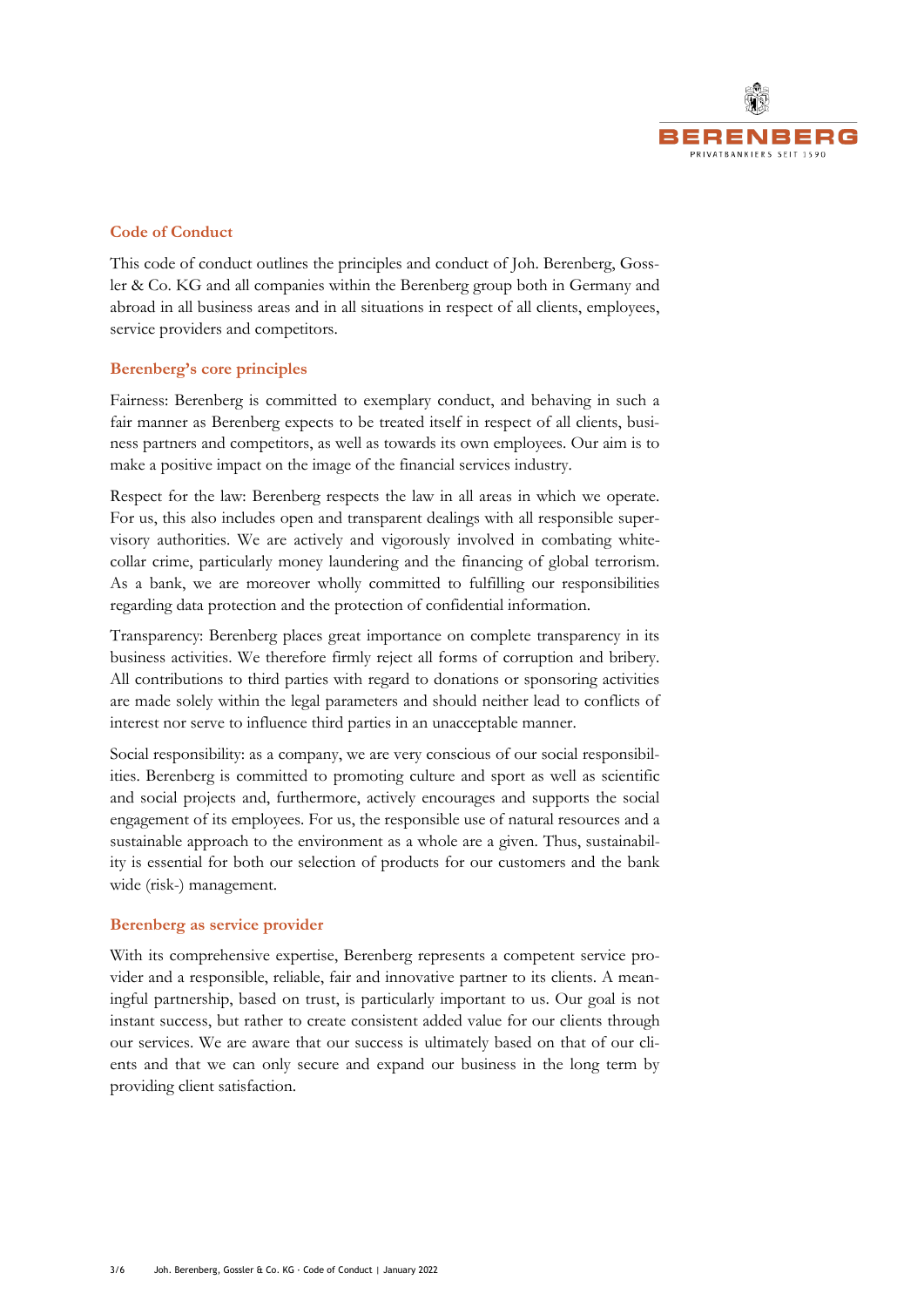

Berenberg therefore takes great care in its client relationships to avoid conflicts of interest or, in cases where this is not entirely possible, to identify, disclose and appropriately deal with conflicts of interest in the best possible interests of all parties involved.

For our clients, we have set up a complaints handling office which conducts client complaint procedures. Such processes ensure that any shortcomings in business operations and product design are reliably detected, evaluated and remedied with the involvement of our risk management unit. In this way, we strive to guarantee that any client complaints are dealt with expeditiously and effectively. We address conflict situations in a solution-oriented manner with the aim of reaching an agreement, taking into account the interests affected parties.

# **Berenberg as employer**

Berenberg's success is based on the exceptional competence, entrepreneurial mindset and client focus as well as the strong commitment and motivation of our employees. Berenberg values employees' abilities and personalities, whilst respecting their privacy and treating them with consideration. This also includes ensuring employees operate in a healthy and safe working environment.

Berenberg is committed to providing a platform for employees to make the most of their skills and abilities and supports them in their development, competence and performance through targeted training and qualification programmes.

As an internationally oriented bank and consulting firm, we are committed to the sustainable creation and preservation of jobs. We take on employees from a wide variety of countries and backgrounds and see the resulting diversity as a great opportunity and an important factor for our corporate success. As such, we strictly oppose discrimination based on origin and nationality as well as discrimination based on skin colour, gender, age, religion, ideology, marital status, sexual identity or disability as well as any form of bullying, and we also demand this from our managers. In dealing with each other, we also demand appropriate behaviour from all employees. We demand responsible, lawful, fair, honest, loyal and ethical conduct from all our employees and from our managers in particular.

Nevertheless, we appreciate human error is a fact of life, and mistakes can be made. Accordingly, we attach great importance to an open error culture and work hard to avoid mistakes wherever possible. For this reason, the management demonstrates a very conscious approach to commercial risks and demands this to the greatest possible extent from all managers and employees of all companies in the Berenberg Group.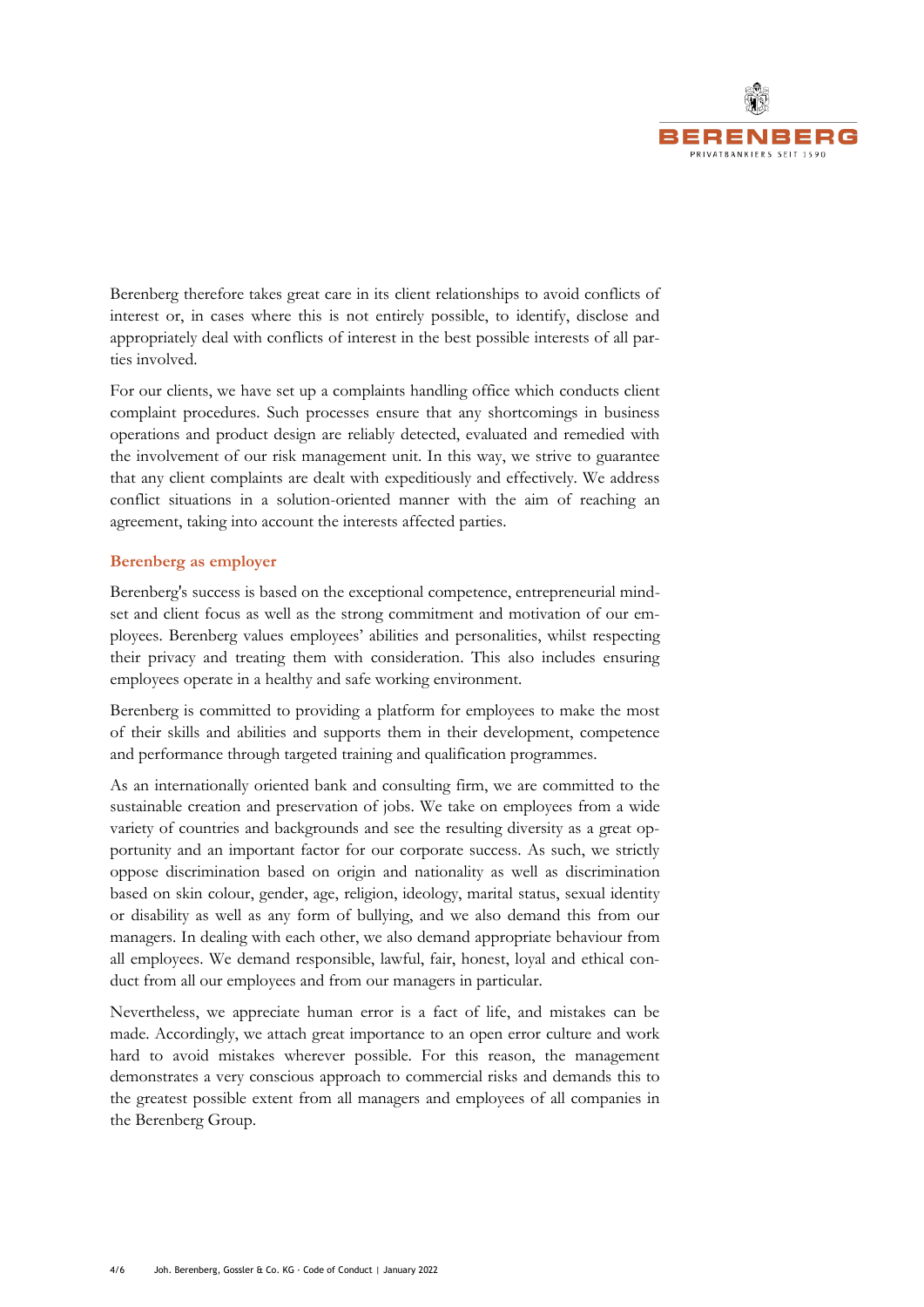

However, if mistakes are made, we are open to them wherever they do not involve intentional or criminal activities and where they help us as a company to improve, including in our processes and risk forecasts. The prerequisite for this is that errors are quickly, clearly and unambiguously identified and the result is such that insofar as possible they are not repeated. On the other hand, we take a firm stand against serious violations of the rules, especially criminal or otherwise intentional misconduct. In such cases we will take any necessary measures, including taking appropriate action under employment law.

We consider open communication within and outside the company to be indispensable for an open error culture. Therefore the transparent handling of errors is not only called for, but actively facilitated. For this purpose Berenberg offers its employees, in addition to the usual communication channels, a certified whistleblowing system that enables the transmission of anonymous information and guarantees effective processing of such information.

# **Berenberg as business partner**

The business relationship between Berenberg and its service providers and business partners goes far beyond the provision of services. The quality of these business relationships has a decisive influence on the quality of our own services. As such, the standards that we have to observe in our own business activities must therefore be met. It is important to us that our business relationships are based on the principles of openness, objectivity, fairness and loyalty.

We expect our service providers to act in accordance with our own strict ethical and legal standards. These include in particular respect for human rights, compliance with the legal minimum wage, the prevention of all forms of undeclared work, the fight against corruption and a sustainable approach to the environment.

Berenberg respects the independence and identity of its service providers and business partners. We guarantee fair, honest and transparent tendering and selection processes as well as punctual payment according to contract unless legitimate reasons give rise to the contrary in individual cases.